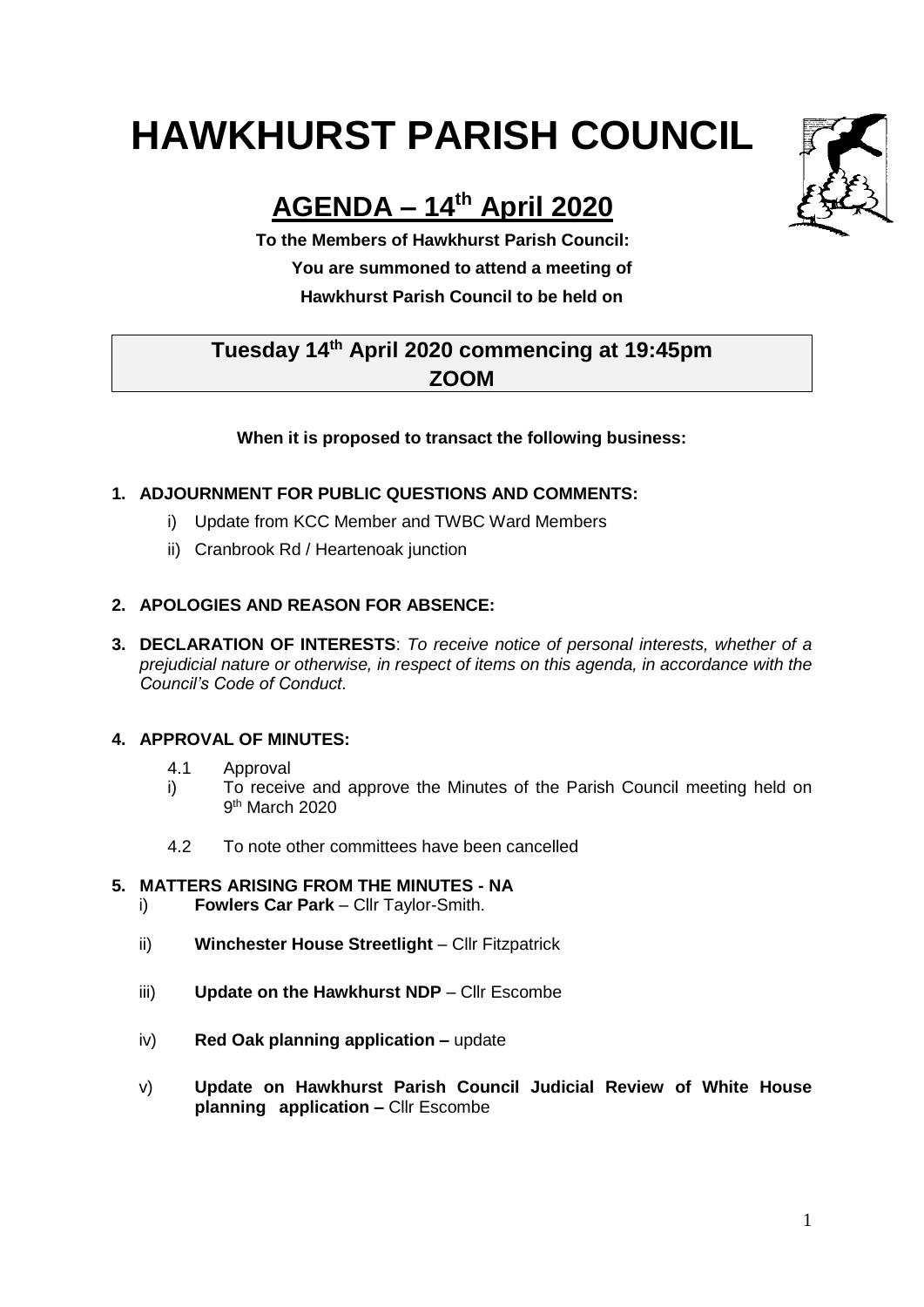### **6. PLANNING**

|  |  | 6.1 Planning applications to be considered |  |  |
|--|--|--------------------------------------------|--|--|
|--|--|--------------------------------------------|--|--|

| No | <b>Application No</b> | <b>Proposal</b>                                             | Location            |
|----|-----------------------|-------------------------------------------------------------|---------------------|
| 94 | 20/00434/TPO          | Trees: HORSE CHESTNUT (T1) - Raise lower                    | Rioja Talbot        |
|    |                       | canopy to a height of 2.5m over pavement and                | Road                |
|    |                       | up to 5m over the road, trim branches                       | Hawkhurst           |
|    |                       | encroaching T2 by 1.5m, remove<br>any                       | <b>TN18</b><br>Kent |
|    |                       | deadwood; YEW (T2) - Cut ivy at base and                    | 4NL                 |
|    |                       | partly remove, light trim of 20%, maximum                   |                     |
|    |                       | reduction on any given branch will be less than             |                     |
|    |                       | 50cm; HORSE CHESTNUT (T3) - Raise lower                     |                     |
|    |                       | canopy by 2.5m around the tree and up to 5m                 |                     |
|    |                       | over the road, remove any deadwood; YEW                     |                     |
|    |                       | (T4) - Raise lower canopy to 2.5m over                      |                     |
|    |                       | pavement and 5m over road; HORSE                            |                     |
|    |                       | CHESTNUT (T5) - Raise lower canopy to 2.5m                  |                     |
|    |                       | and where it overhangs road to 5m, cut upper                |                     |
|    |                       | branches back by approximately 2m; YEW                      |                     |
|    |                       | (T6) - Raise lower canopy to 2.5m, tree cut to              |                     |
|    |                       | a height of 2.5m and roadway to 5m; YEW (T7)                |                     |
|    |                       | - Raise lower canopy to 2.5m and 2.5m over                  |                     |
|    |                       | pathway and over roadway to a height of 5m;                 |                     |
|    |                       | YEW (T8) - Raise lower canopy and trimming                  |                     |
|    |                       | of side branches, shortening<br>back<br>by                  |                     |
|    |                       | approximately 50cm, leaf<br>reduction<br>of                 |                     |
|    |                       | approximately 20%                                           |                     |
|    |                       |                                                             |                     |
| 95 | 20/00821/FULL         | Use and laying out as a car park with a new                 | <b>Limes Grove</b>  |
|    |                       | Limes<br>Grove;<br>surfacing,<br>access<br>to               | Oast Limes          |
|    |                       | landscaping, security low level lighting and                | Grove               |
|    |                       | CCTV, and pedestrian access to the Business                 | Hawkhurst,          |
|    |                       | Park along its existing emergency/service                   | <b>TN18</b><br>Kent |
|    |                       | access drive to Limes Grove.                                | 5AE                 |
|    |                       |                                                             |                     |
|    |                       |                                                             |                     |
|    |                       |                                                             |                     |
| 96 | 20/00929/ENVSCR       | EIA Screening Opinion - Use and laying out as   Limes Grove |                     |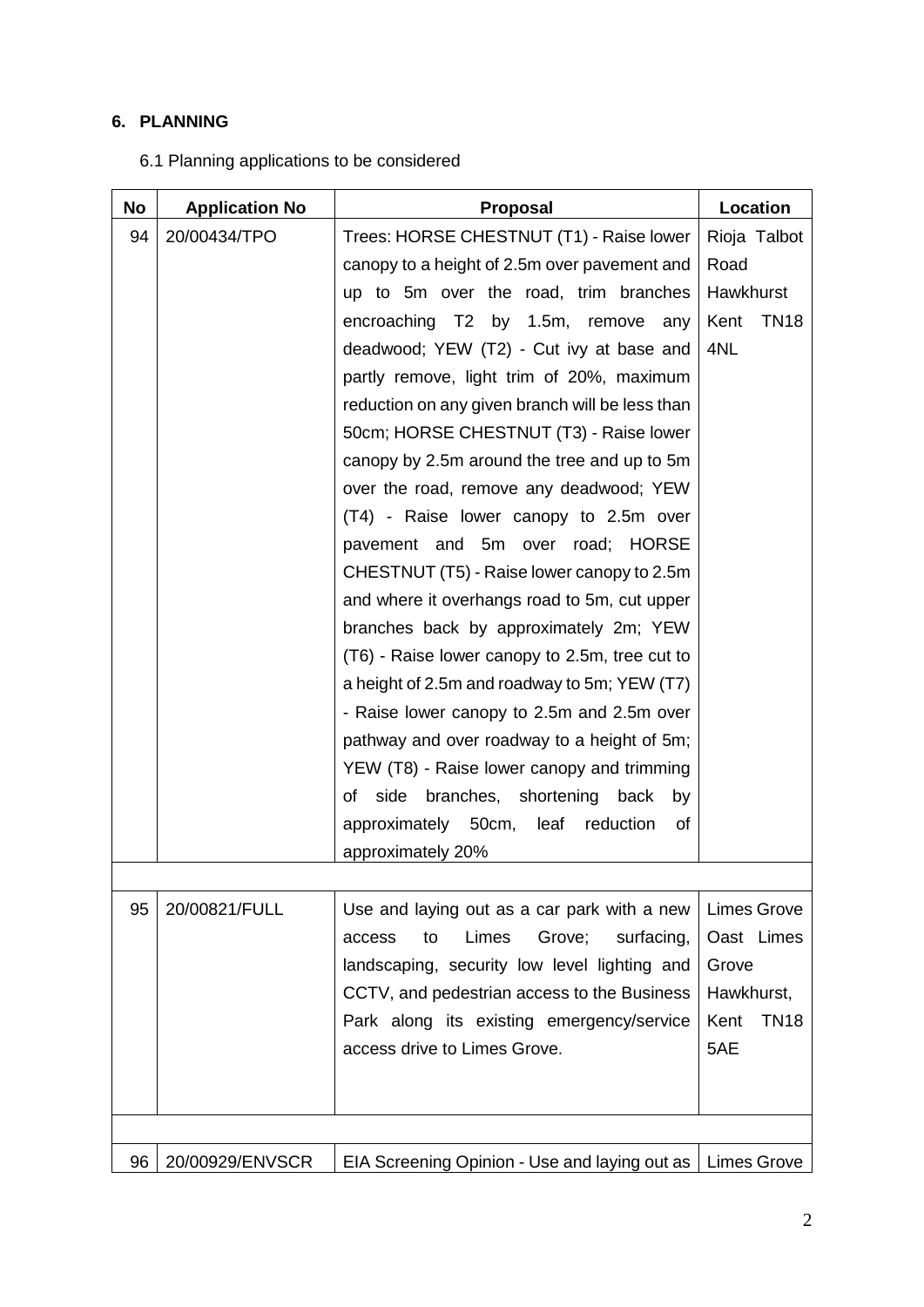|     |                 | a car park with a new access to Limes Grove;<br>surfacing, landscaping, security low level<br>lighting and CCTV, and pedestrian access to<br>Business Park along<br>its<br>the<br>existing<br>emergency/service access drive to Limes<br>Grove | Oast Limes<br>Grove<br>Hawkhurst,<br>Kent<br><b>TN18</b><br>5AE                             |
|-----|-----------------|------------------------------------------------------------------------------------------------------------------------------------------------------------------------------------------------------------------------------------------------|---------------------------------------------------------------------------------------------|
| 97  | 20/00909/FULL   | Redevelopment of existing stable block to<br>create annexe accommodation                                                                                                                                                                       | Skelcrosse<br>Horns<br>Hill<br>Hawkhurst<br><b>TN18</b><br>Kent<br>4XD                      |
| 98  | 20/00856/ENVSCR | EIA Screening Opinion - Development of<br>approximately 73 dwellings, including car and<br>cycle parking, sustainable drainage, internal<br>road network and a new access                                                                      | <b>OS</b><br>Plot<br>3100<br>Fieldways<br>Hawkhurst<br>Kent                                 |
| 99  | 20/00811/SUB    | Submission of Details in Relation to Conditions<br>4 (Manufacturers Details for Glazed Screens<br>and Doors) of 19/03394/LBC                                                                                                                   | <b>Beals Green</b><br>Farm<br>Heartenoak<br>Road<br>Hawkhurst<br><b>TN18</b><br>Kent<br>5EU |
| 100 | 20/00784/SUB    | Submission of Details in Relation to Condition<br>25 (Footpath Details) of 18/02165/FULL                                                                                                                                                       | Land To The<br>East<br>Of<br>Heartenoak<br>Road<br>Hawkhurst<br>Kent                        |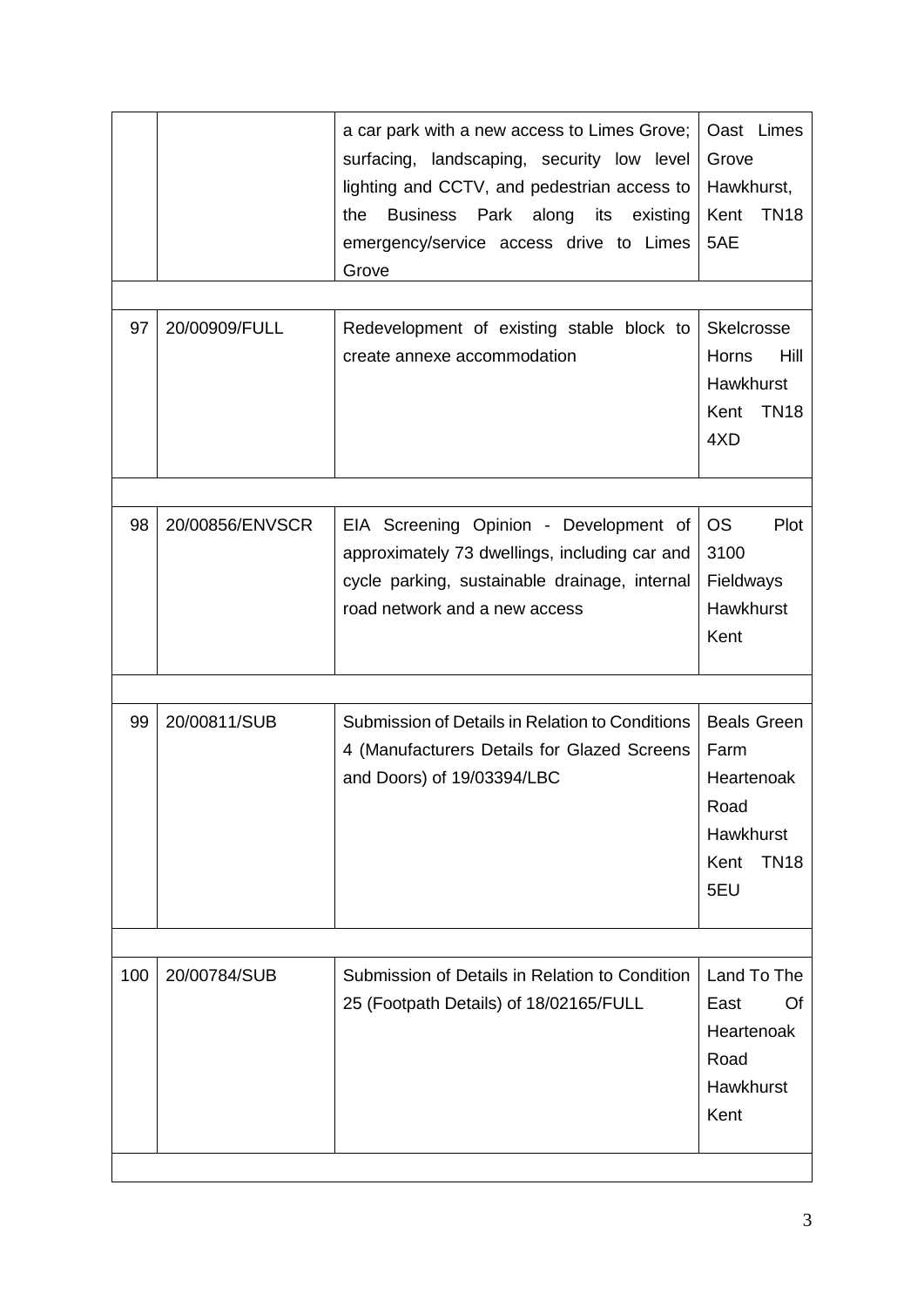#### 6.2 Planning information on file

#### **7 MATTERS FOR FURTHER DISCUSSION:**

- 7.1 Remote meeting protocol Councillor Taylor-Smith
- 7.2 HCSG update report Cllr Escombe
- 7.3 Actions and Decisions since 18<sup>th</sup> March 2020 Clerk
- 7.4 TWBC Parish Fund Cllr Escombe
- 7.5 Move 18<sup>th</sup> May 2020 Council meeting back to 11<sup>th</sup> May 2020 and dates of future meetings - Clerk

#### **8 REPORTS OF COMMITTEE CHAIRMEN AND UPDATES – NA**

#### **9. FINANCE:**

| £  | 10,345.13 | to 31.03.20  |
|----|-----------|--------------|
| £  | 6,411.32  | to 28.02.20  |
| -£ | 3,933.81  |              |
| £  | 86,786.66 | to 30.04.19  |
| £  | 75,527.15 | to 31.12.19  |
| £  | 10,000.00 | to 31.03.20  |
|    |           | to 31.03.20  |
|    |           | £ 120,299.31 |

#### 9.2 Agreement to pay payments schedule

#### **10. CORRESPONDENCE – see file**

| No | <b>Date</b> | From | <b>Issue</b> |
|----|-------------|------|--------------|
|    |             |      |              |

#### **11. NOTES & INFORMATION – see file**

#### **12. BURIALS AND MEMORIALS**

| <b>Date</b> | <b>Name</b> | Interment     |
|-------------|-------------|---------------|
| 11.3.2020   | Mr. Goodwin | <b>Burial</b> |

#### **13. CONFIDENTIAL: NA**

#### **CLOSURE:**

Richard Griffiths, Clerk to the Parish Council

#### **Agenda Notes for Members:**

Item 3 on the Agenda, Declaration of Interests. If a Member has a prejudicial interest, this should be declared at the start of the meeting. Personal interests may be declared at this point